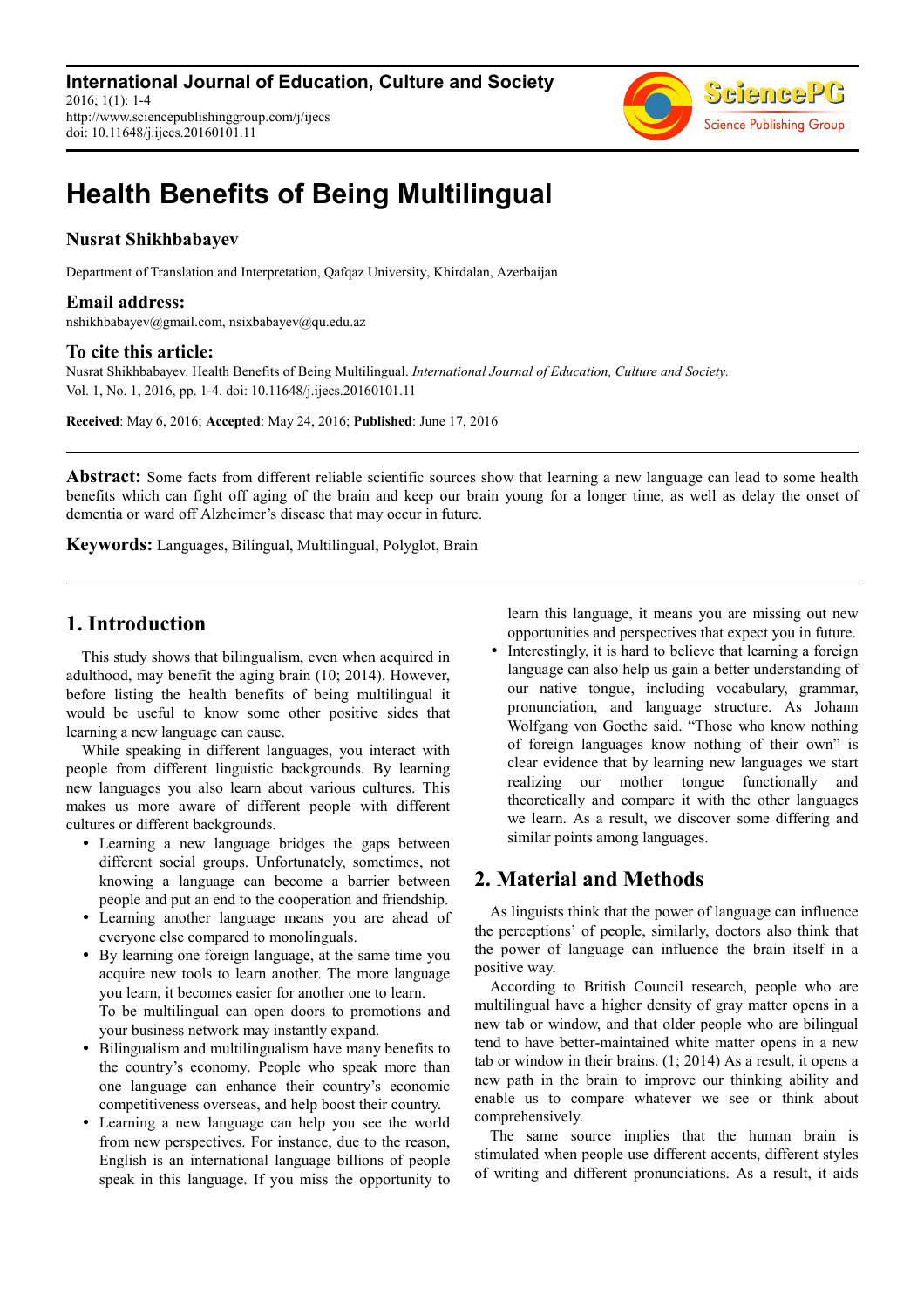mental development and makes us think more, which it improves blood flow to the brain. Furthermore, it helps fight off "aging of the brain". Furthermore, it provides exercise for mental muscles which consequently delays aging effects and finally keeps the brain young for a longer time. (3; 2015) To see bilingual or multilingual people and how they think about specific subjects is an ideal example compared with monolingual ones. For example, studies have proved that students who learn foreign languages score statistically higher on standardized college entrance exams than those who do not. Such as results from the Scholastic Aptitude Test (SAT) show that students who had studied a foreign language for 4 or more years outscored other students on the verbal and math portions of the test. (5; 2007)

For that reason, multi-lingual people are easily able to make decisions and solve problems. Psychologist Cesar Avila Rivera at the University of Castellon in Spain found in 2010 that bilingual adults are quicker and more efficient at certain tasks involving the use of skills known as executive functions, such as planning and problem solving. (3; 2015)

Similarly, the University of Pompeu Fabra in Spain revealed that multilingual people are better at observing their surroundings. They are more adept at focusing on relevant information and editing out the irrelevant. They're also better at spotting misleading information (2; 2015). It is almost certainly due to the fact that by learning foreign languages and new phrases language learners enrich their vocabulary stock and accordingly it enables them to spot mistakes or errors. Thus, such people with such skills usually become good proofreaders or editors in the end.

# **3. Discussions**

Studies prove that learning languages change the brain. When you learn a new language, a part of our brain called gray matter becomes dense. According to lead researcher and professor of psychology, linguistics and information sciences and technology, our brain is much more plastic than we think. He pointed out that "We can still see anatomical changes in the brain in the elderly, which is very encouraging news for aging." (6; 2014)

Unlike the researchers which we mentioned above, educators often liken the brain to a muscle, because "it functions better with exercise". Learning a language involves memorizing rules and vocabulary, which helps strengthen that mental "muscle." This exercise improves overall memory, which means that multiple language speakers are better at remembering lists or sequences. Therefore, bilinguals are better at retaining shopping lists, names, and directions (7; 2013).

The reason is after having memorized a large number of words, phrases or borrowings from different languages, it opens new ways for multilingual people to find the word's origin and compare similarities or differing points in them. After guessing the origin of unknown words belonging to certain products or names in view of that they can easily discover the meaning of the word. For example, if you

already know what one of three words mean in Chinese, "Mo Li" - "Jasmine", "Hua" - "flower" and "Cha" – "tea", you will never confuse which product to choose from the shop stand and you will not buy the wrong one.

Modern imaging techniques have been used for this purpose which allowed scientists to compare the brains of bilingual children with their monolingual peers. It seems that although language areas develop similarly, certain regions, such as the inferior frontal cortex appear to be more active in bilingual children when they are reading. (3; 2015) At the same time, many parents think that using two or more languages can result in confusion for their children. However, there is no sound evidence to support this idea.

In this raises such a question. Do languages have some power to prevent or delay some serious diseases like dementia or Alzheimer?

In 2007, a Canadian study found that people fluent in two languages tended to display the first symptoms of Alzheimer's four to five years after people who spoke just one language. (3; 2015) Scientists claim that the Alzheimer's disease is either delayed or warded off for people who are multilingual. (3; 2015)

In order to prove it, Ellen Bialystok, later scanned the brains of 450 Alzheimer's patients and found that although the patients all displayed a similar degree of cognitive function, the bilingual subjects' brains showed less atrophy and damage in regions involved in long-term memory, language recognition, and auditory perception. This suggests that being bilingual somehow protects the brain from cognitive decline, although it is continuing to degenerate (3; 2015).

For example, the experiment led by Ellen Bialystok and his colleagues is an undeniable fact how it plays a role to delay some diseases. According to Sweden's Karolinska Institute, Ellen Bialystok and his colleagues examined 102 longtime bilingual and 109 monolingual Alzheimer's patients who had the same level of mental acuity. About 24 million people have dementia worldwide, with the majority of them suffering from Alzheimer's. The bilingual patients had been diagnosed with the Alzheimer's about four years later than the monolingual patients, on average, according to Bialystok's most recent study, published in November in the journal Neurology (4; 2011). All these facts one more suggest how important are our language skills can be vital for us to prolong some diseases.

Then, scientists think that the benefits of bilingualism can begin in utero as well, as Janet Werker, a psychologist at the University of British Columbia, Canada, told the news briefing. Werker's and his colleagues' recent studies show that babies exposed to two languages in utero do not confuse their languages from birth. The mental workout required to keep the languages separate may create an "enhanced perceptual vigilance" that has lifelong benefits.

"What I'd like to suggest is the kind of advantages you've heard about [in aging] can be established from those first days of life, in [babies] having to keep the two languages apart. One of the things babies have is the luxury of time they get the opportunity to really focus on the task at hand. If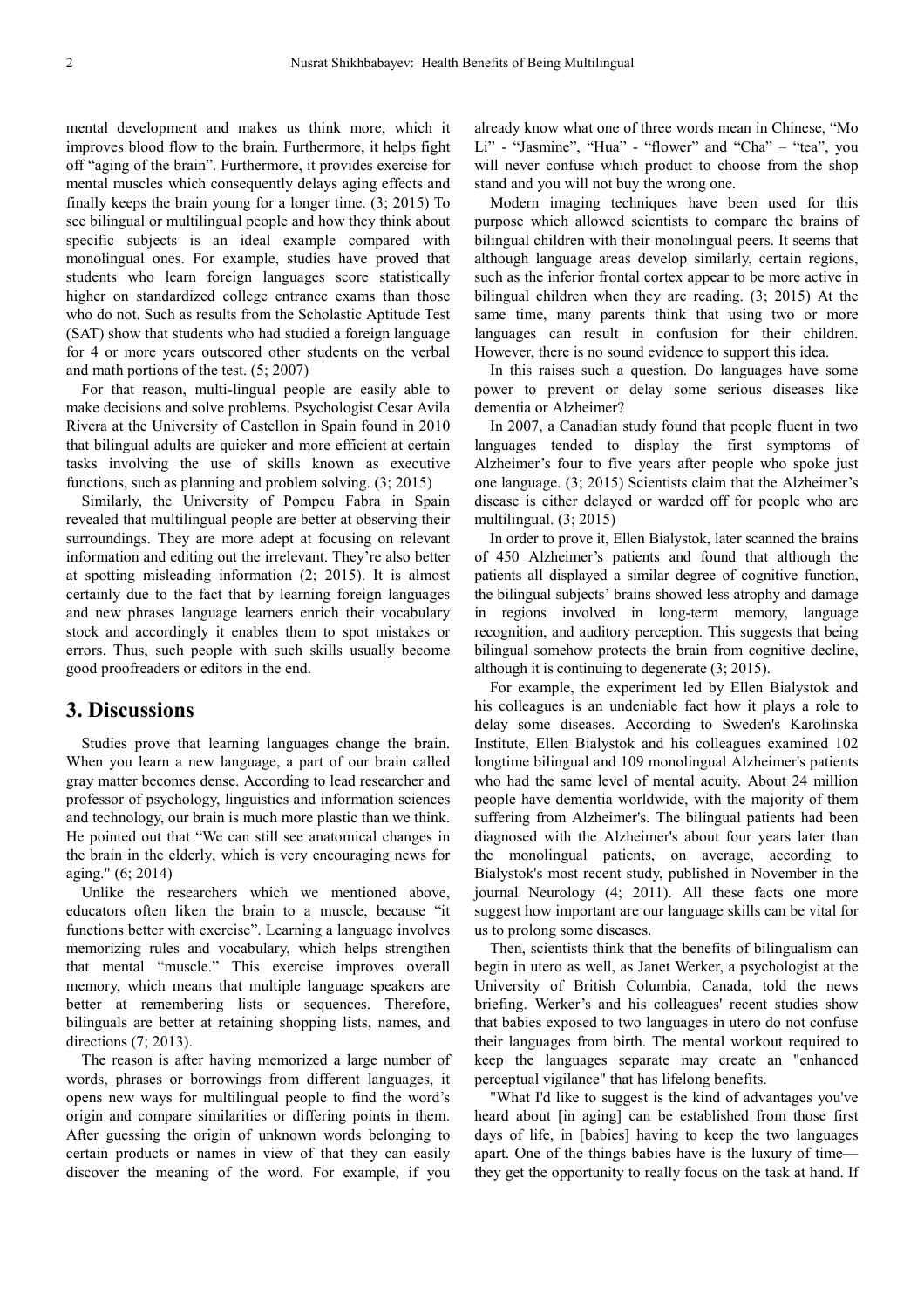we want to learn a second language, we need to set time aside to allow that to happen"—and evidence suggests the payoff is worth it. Werker said (4; 2011).

It is undeniable fact that babies feel even hear in the utero. They respond to sound from about 20 weeks. Hence, their first language lesson starts before they are born.

Another study of 40 7-month-old babies by The Language, Cognition, and Development Lab at the International School for Advanced Studies in Trieste, Italy also suggests exposure to more than one language at an early age has benefits. Half of the babies in this study came from homes where two different languages were spoken. The experiment involved using a computer where characters were displayed on one of two screens just after word-like sounds were played. Researchers tested the babies' ability to anticipate upon which screen a character would appear based on various sounds. Only the babies from the bilingual homes were able to use the newly learned sounds to predict where the cartoon would appear. The author of the study, Jacques Mehler, points out that this skill can apply to more than just the ability to switch between languages (8; 2010)

In another study, published online in the journal Brain and Language, lead researcher Dr. Viorica Marian and her team used functional magnetic resonance imaging, to look at the co-activation and inhabitation in individuals who spoke more than one language. According to the press release, volunteers were asked to perform language comprehension tasks. This included hearing a word and then being asked to look at a corresponding photo. For example, after hearing the word "cloud" they would be shown four pictures, including a picture of a cloud and a picture of a similar-sounding word, such as "clown." The goal of the experiment was to see how well the participants were able to recognize the correct word and ignore the similar-sounding competing word.

Results showed that bilingual speakers were better than their one-language speaking counterparts at filtering out the competing words. This is believed to be because their brains are already used to controlling two languages and inhibiting the irrelevant words (11; 2014).

Hence, all these aforementioned facts show that to learn languages is highly recommended and each of us needs to learn at least one additional language.

# **4. Conclusion**

Facts from National Geographic News, Discovery, BBC News, Penn State University, University of Castellon, University of Pompeu, Sweden's University of British Columbia, Karolinska medical institute, Medical Daily, The international school of advanced studies, journal Brain and language, EL Gazette, NEA Research, The Telegraph, and British Council etc. allowed us to explore this topic.

Consequently, all these facts show that this hypothesis has proved itself right. There exists some benefits especially health benefits in learning a new language, which can improve blood flow to the brain, fight off aging of the brain and keep the brain young for a longer time, over and above

improve our cognitive skills, and delay the onset of dementia or ward off Alzheimer's disease that may occur in future.

By speaking in different languages, we intermingle with people from different linguistic backgrounds. We also learn about various cultures. This makes us more aware of different people with different cultures or different backgrounds.

to sum up:

a) Learning languages bridges the gaps between different social groups. Unfortunately, sometimes, not knowing a language can become a barrier between people and put an end to the cooperation and friendship.

b) Learning a new language means we are ahead of everyone else compared to monolinguals.

c) By learning one foreign language, at the same time, we acquire new tools to learn another. The more language we learn, it becomes easier for another one to learn.

d) This can open doors to promotions and your business network may instantly expand.

e) Bilingualism and multilingualism have many benefits to the country's economy as well. People who speak more than one language can enhance their country's economic competitiveness overseas, and help boost their country.

f) Learning a new language can help you see the world from new perspectives. For instance, due to the reason, English is an international language, billions of people speak in this language. If you miss the opportunity to learn this language, it means you are missing out new opportunities and perspectives that expect you in future.

g) Learning a foreign language can also help us to gain a better understanding of our native tongue, including vocabulary, grammar, pronunciation, and language structure. As Johann Wolfgang von Goethe said. "Those who know nothing of foreign languages know nothing of their own" is clear evidence that by learning new languages we start realizing our mother tongue functionally and theoretically and compare it with the other languages we learn. As a result, we discover some differing and similar points among languages.

Taken as a whole, linguists think that the power of language can influence the perceptions' of people, in the same way there exists another power as well, which can influence the brain itself in a positive way.

Learning a new language opens a new path in the brain which improves our thinking ability and enables us to compare whatever we see.

As mentioned earlier, after learning a large number of words, phrases or borrowings from different languages, it opens new ways for multilingual people to find the word's origin and compare similarities or differing points in them. In this way, they can discover the meaning of the word.

It is undeniable fact that babies feel even hear in the utero. They respond to sound from about 20 weeks. Hence, their first language lesson starts before they are born.

As a final point, all these aforementioned facts show that to learn languages is highly recommended and each of us needs to learn at least one additional language.

To sum up, we come to this conclusion that learning